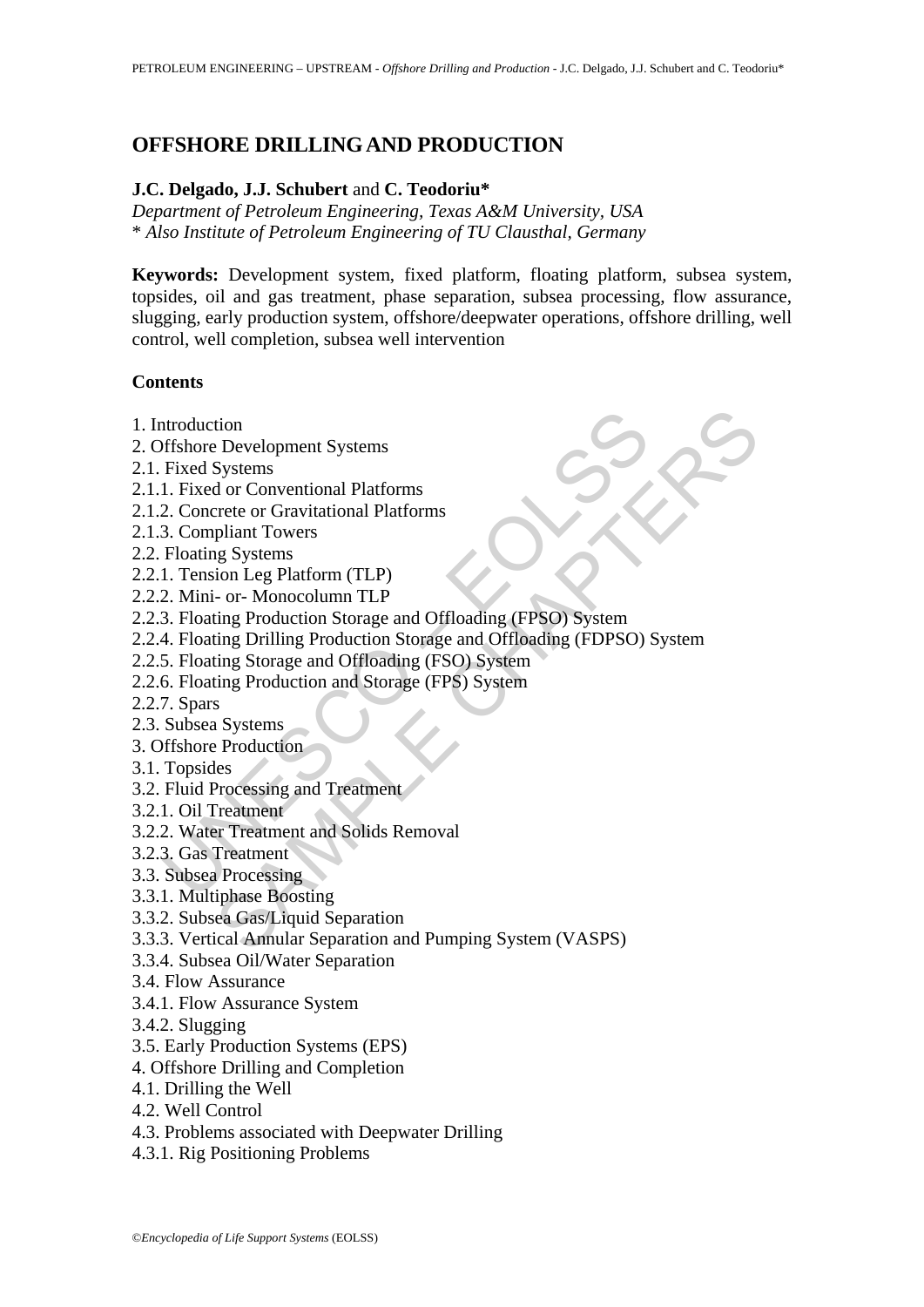4.3.2. Environmental Conditions 4.3.3. BOPs Issues 4.3.4. Riser Management System 4.3.5. Formation Issues 4.4. Completing the Well 5. Well Intervention 6. Summary and Conclusions **Glossary** Bibliography Biographical sketches

#### **Summary**

Eventually and different meta-<br>section and fields. However, at the end of the  $19^{\text{th}}$  century r<br>shore initiated the offshore petroleum industry. In this work, a br<br>hore exploration and production shows how technology h beginning of the petroleum industry, oil and gas reservoirs had on land fields. However, at the end of the 19<sup>th</sup> century reserves discovinitiated the offshore petroleum industry. In this work, a brief reference to plorati Since the beginning of the petroleum industry, oil and gas reservoirs had been discovered on land fields. However, at the end of the 19<sup>th</sup> century reserves discovered near shore initiated the offshore petroleum industry. In this work, a brief reference to the offshore exploration and production shows how technology has evolved for recovering reserves.

Nowadays, economics and demand have justified exploratory and developmental phases in offshore fields located in the Gulf of Mexico, the North Sea, West Africa, the northeast coast of Brazil, Australia, and other regions around the world. For each field, there are many options for the development system that will allow hydrocarbon production to be brought to the market.

Designing and deploying the system will depend on many factors, such as water depth, surface/underwater conditions, available infrastructure, etc; therefore the available types of development systems are fixed platforms, floating vessels, floating structures, and subsea systems.

The general process to drill and complete an offshore well is described, considering key aspects such as well control and some of the most common problems during the drilling stage. Some considerations for wells located in deep and ultra-deep water beyond 10000 ft (3050 m) are mentioned.

Offshore production is mentioned as one important step to attain the final product: marketable oil and gas. The separation process is necessary because hydrocarbons flow from reservoir along with unwanted components such as water and solids. The conditions of the multiphase production environment and the production system during the field life are also considered to assure the flow from subsurface to the sale point on surface.

Although subsea wells require operation reliability, the last topic of this work relates the potential well intervention needed for an undesirable condition or enhancing the production for this type of wells.

#### **1. Introduction**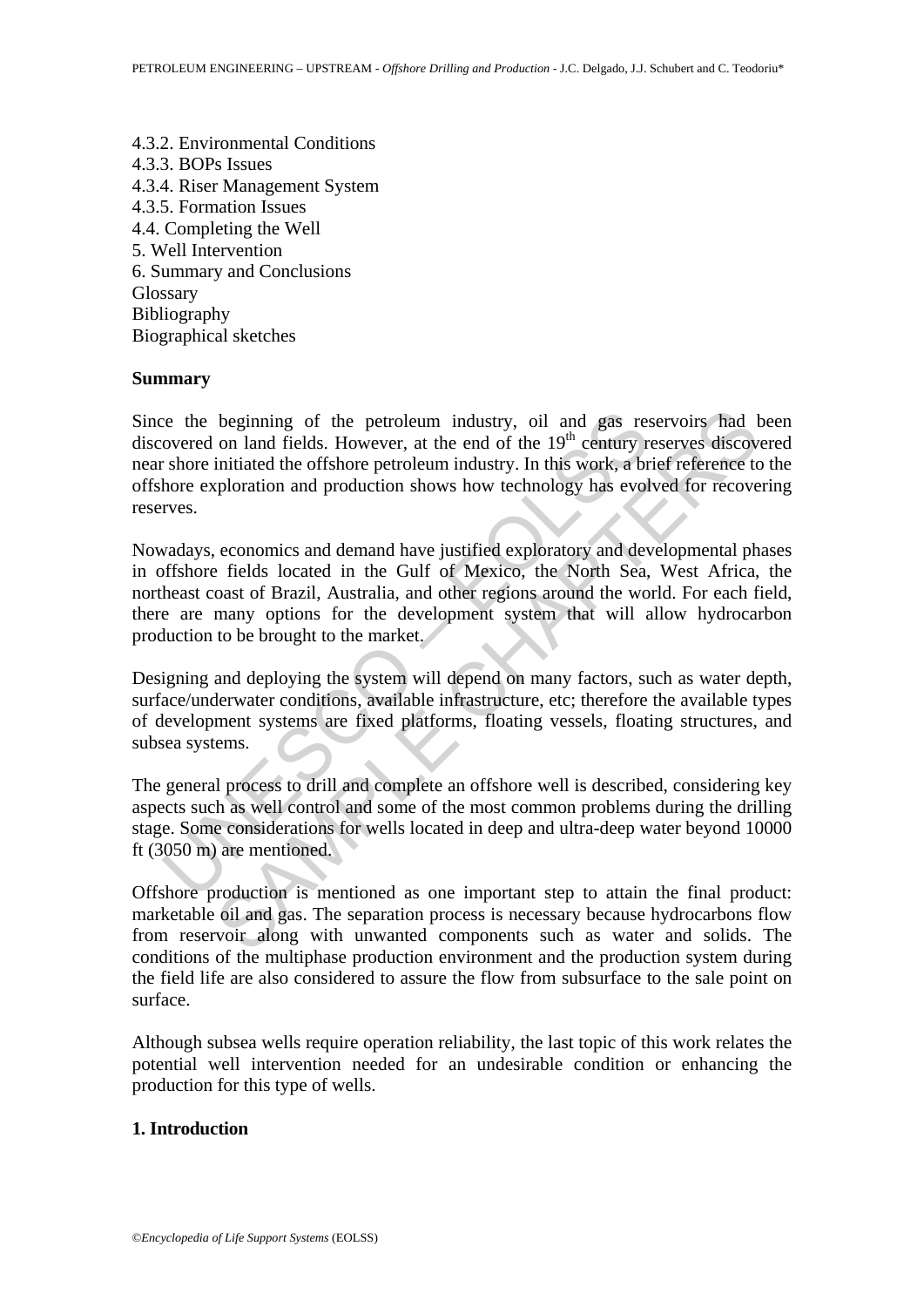Since late 1890s, independent companies have tried to access oil and gas from offshore fields when they realized hydrocarbon reservoirs extended off the shore. By that time, they had already developed some drilling and production systems for onshore fields.

Offshore operations began in the East Coast of the USA, where wooden "platforms" with derricks and along with other facilities on the surface aided hydrocarbon production in shallow waters of depths of 30-40 ft (9-12 m). Due to environmental issues, the oil industry reduced its presence in the East Coast and focused on the Gulf Coast and Lake Maracaibo, Venezuela.

From the 1900s to the late 1940s, the first offshore technologies were developed in these areas. The technology included structures constructed from wood, concrete or steel pilings, and designs from the nautical industry, such as ships and submersible barges. It was after the 1940s that systems for more than 40 ft (12 m) of water were designed and implemented for offshore petroleum exploration and production. See Appendix 1.

| barges. It was after the 1940s that systems for more than 40 ft (12 m) of water were<br>designed and implemented for offshore petroleum exploration and production. See<br>Appendix 1. |                                        |                                    |                                                                                                                                                                                                        |  |  |
|----------------------------------------------------------------------------------------------------------------------------------------------------------------------------------------|----------------------------------------|------------------------------------|--------------------------------------------------------------------------------------------------------------------------------------------------------------------------------------------------------|--|--|
| When                                                                                                                                                                                   | <b>Who</b>                             | <b>Where</b>                       | What                                                                                                                                                                                                   |  |  |
| 1897                                                                                                                                                                                   | H.L. Williams                          | Summerland,<br>CA                  | Three wooden piers out some 450 yards<br>from the shore, with derricks atop the piers<br>and other equipments. 35 ft of water                                                                          |  |  |
| 1900s                                                                                                                                                                                  |                                        | Elwood field,<br>California Coast  | Piers and derricks extended 1,800 ft from<br>the shore. 30 ft of water                                                                                                                                 |  |  |
| 1910s-<br>1950s                                                                                                                                                                        | Gulf Oil Co.                           | Lake Caddo, TX                     | Wooden (cypress) pile platforms for<br>derricks and pipe racks for producing gas                                                                                                                       |  |  |
| 1920s                                                                                                                                                                                  | Lago Petroleum                         | Lake Maracaibo,<br>Venezuela       | Concrete platform pilings with steel heads,<br>using steel cable for structural integrity                                                                                                              |  |  |
| 1932                                                                                                                                                                                   | Indian Oil Co.                         | Rincon, CA                         | Stand-alone platforms on shallow waters of<br>the Pacific Ocean                                                                                                                                        |  |  |
| 1930s                                                                                                                                                                                  | <b>Texas Company</b>                   | Louisiana<br>swamps                | Standard submersible barges, Giliasso's<br>design, with a platform weld on top and<br>then a derrick. This began the mobile<br>offshore drilling because barges could<br>quickly move to new locations |  |  |
| 1930s                                                                                                                                                                                  | Humble Oil Co.                         | McFadden<br>Beach, TX              | Platform using pilings and rail roads to<br>haul equipment and supplies. 100 ft from<br>shore                                                                                                          |  |  |
| 1937                                                                                                                                                                                   | Pure Oil Co. &<br>Superior Oil Co.     | Coast near<br>Creole, LA           | Platform atop timber pilings, 14 ft of water<br>and 15 ft above water. Supplies and crew<br>were hauled with boats                                                                                     |  |  |
| 1946                                                                                                                                                                                   | Magnolia<br>Petroleum Co.              | Morgan City,<br>LA                 | Conventional platform design on steel<br>pilings. 16 ft of water, six miles from shore                                                                                                                 |  |  |
| 1947                                                                                                                                                                                   | Superior Oil Co.<br>& McDermott<br>Co. | Creole Field,<br>Gulf of Mexico    | First prefabricated steel tubular structure<br>built onshore yard and barged to the site,<br>18 miles off the Louisiana coast. 20 ft of<br>water                                                       |  |  |
| 1947                                                                                                                                                                                   | Kerr-McGee Co.<br>& Brown & Root       | Ship Shoal Area,<br>Gulf of Mexico | Combination of a platform set on steel and<br>wood piles, and a landing ship tank (LST)<br>converted to a drilling tender, 10 miles off<br>the Louisiana coast                                         |  |  |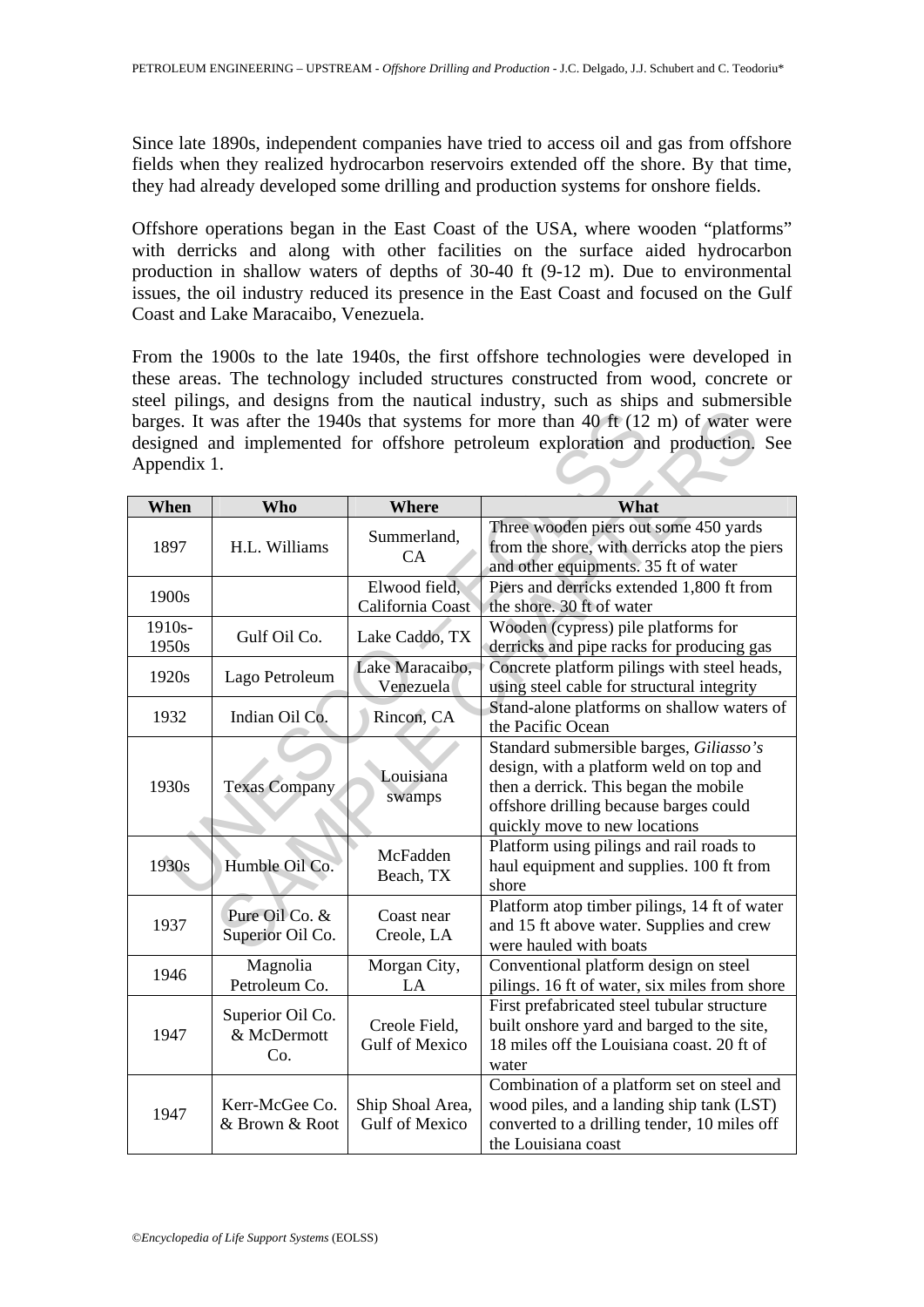| 1949  | Seaboard Oil Co.<br>& J.T. Hayward | <b>Gulf of Mexico</b>         | <i>Breton Sound 20: Submersible</i><br>conventional-sized barge with pontoons on<br>either side for stability and displacement<br>control, up to 20' of water depth                                                                                                                     |
|-------|------------------------------------|-------------------------------|-----------------------------------------------------------------------------------------------------------------------------------------------------------------------------------------------------------------------------------------------------------------------------------------|
| 1950s | Col. L.B.<br>DeLong                | 100 miles off<br>Cape Cod, MA | Invented the <i>Jack-up</i> : A platform with tall<br>cylinders or caissons around the perimeter,<br>that is floated to a site, drop the caissons to<br>the bottom like legs, and then the platform<br>is jacked up the remaining length of<br>caissons as high above water as required |
| 1950  | Magnolia<br>Petroleum Co.          | Gulf of Mexico                | Installed the first DeLong-design platform,<br>Jack-up, stood on six caissons in 30 ft of<br>water, as a permanent production platform                                                                                                                                                  |
| 1951  | McDermott Co.                      | <b>Gulf of Mexico</b>         | DeLong-McDermott No. 1: Mobile Jack-up<br>used for drilling                                                                                                                                                                                                                             |

| 1951 | McDermott Co.                                                           | <b>Gulf of Mexico</b> | used for drilling                                                                                                                                                                                                                                     |  |  |
|------|-------------------------------------------------------------------------|-----------------------|-------------------------------------------------------------------------------------------------------------------------------------------------------------------------------------------------------------------------------------------------------|--|--|
|      |                                                                         |                       |                                                                                                                                                                                                                                                       |  |  |
| When | <b>Who</b>                                                              | <b>Where</b>          | What                                                                                                                                                                                                                                                  |  |  |
| 1953 | CUSS group<br>$(*)$                                                     | California Coast      | Submarex: This former Navy patrol boat<br>was converted into a drilling ship that<br>drilled in water of 30-400 ft, but soon<br>operations were limited to core<br>sampling                                                                           |  |  |
| 1954 | Bethlehem<br>Steel Co.                                                  | <b>Gulf of Mexico</b> | Mr. Gus: A barge above a platform, and<br>four legs that were slid down to the<br>bottom, designed for 100 ft of water. It<br>tilted and finally sank, ending the "jack-<br>down" barge story                                                         |  |  |
| 1954 | Kerr-McGee<br>Co. & Odeco                                               | <b>Gulf of Mexico</b> | Mr. Charlie: Submersible barge rigged<br>with pontoons at each of the long ends,<br>ballasting one pontoon until the end of<br>the barge sat on the bottom to ensure<br>stability, and then filling the other. 20-<br>40' of water depth              |  |  |
| 1956 | Zapata<br>Offshore Co.<br>$&$ R.G.<br>LeTourneau                        | <b>Gulf of Mexico</b> | Scorpio: Jack-up with six 152-ft legs in<br>two triangular sets with an 8-million-<br>pound platform, where the lifting<br>mechanism consisted on rack and<br>pinion drives and electric motors                                                       |  |  |
| 1961 | CUSS group<br>$(*)$                                                     | California Coast      | CUSS 1: An US Navy barge is<br>converted into this drilling vessel with<br>no-self propulsion. It drilled in water up<br>to 350 ft. Meanwhile, Socal and Brown<br>& Root experimented with derricks on<br>barges similar to the CUSS groups'<br>ships |  |  |
| 1961 | <b>Blue Water</b><br>Drilling Co.<br>and Shell's<br><b>Bruce Collip</b> | <b>Gulf of Mexico</b> | Bluewater Rig No. 1: The first large<br>four-column semisubmersible built<br>originally as a bottle-type and later<br>Shell added additional ballast tanks to                                                                                         |  |  |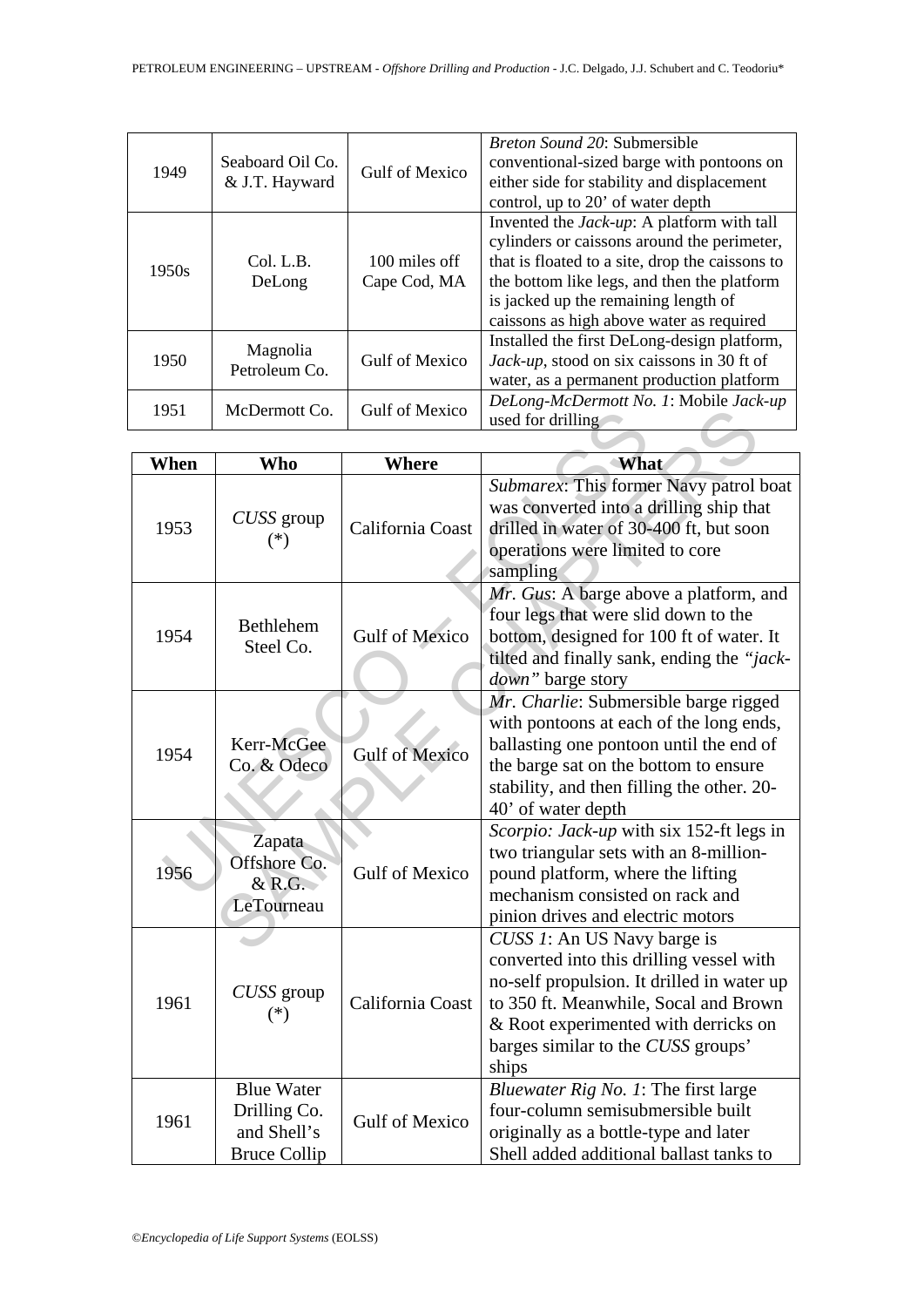|                                                                                                                                                                                                                                                                                                                   |                    |                       | partially flood the four bottles. After<br>this other semisubmersibles were built:<br>Odeco's V-shaped platform Ocean<br>Driller, or the triangular platform Sedco                                                                                                                    |  |  |
|-------------------------------------------------------------------------------------------------------------------------------------------------------------------------------------------------------------------------------------------------------------------------------------------------------------------|--------------------|-----------------------|---------------------------------------------------------------------------------------------------------------------------------------------------------------------------------------------------------------------------------------------------------------------------------------|--|--|
|                                                                                                                                                                                                                                                                                                                   |                    |                       | 135                                                                                                                                                                                                                                                                                   |  |  |
| 1962                                                                                                                                                                                                                                                                                                              | Kerr-McGee<br>Co.  | <b>Gulf of Mexico</b> | Kerr-McGee Rig 54: Last and largest<br>submersible barge built that could drill<br>in 175 ft of water. Submersibles barge<br>designs varied until this barge was built,<br>and all of them were used until the<br>1990s                                                               |  |  |
| 1962                                                                                                                                                                                                                                                                                                              | Sedco and<br>Shell | Gulf of Mexico        | Eureka: Drillship with port and<br>starboard propellers extending from the<br>bottom, that could rotate 360° to move<br>the ship in any direction                                                                                                                                     |  |  |
| 1962                                                                                                                                                                                                                                                                                                              | <b>H.L Shatto</b>  | U.S. West             | Mobot: First remotely operated vehicle                                                                                                                                                                                                                                                |  |  |
|                                                                                                                                                                                                                                                                                                                   | and Shell          | Coast                 | (ROV) used to operate an offshore well                                                                                                                                                                                                                                                |  |  |
| 1971                                                                                                                                                                                                                                                                                                              | Sedco              | <b>Gulf of Mexico</b> | Sedco 445: First dynamically positioned<br>drillship built to drill exploratory wells<br>in water depths up to 6,000 ft. It had<br>fixed thruster, 11 along the port and<br>starboard for lateral and heading<br>control. The design became the standard<br>for subsequent drillships |  |  |
| (*) CUSS: Consortium formed by Continental, Union, Shell, and Superior Oil Companies                                                                                                                                                                                                                              |                    |                       |                                                                                                                                                                                                                                                                                       |  |  |
| Appendix 1. History of Offshore Technology for Oil/Gas Exploration and Production                                                                                                                                                                                                                                 |                    |                       |                                                                                                                                                                                                                                                                                       |  |  |
| Developments in the Gulf of Mexico (GOM) during the 1960-1970s and offshore Brazil<br>in the 1970s initiated a huge step in the offshore and deepwater operations.                                                                                                                                                |                    |                       |                                                                                                                                                                                                                                                                                       |  |  |
| During the 1970s, the national petroleum company in Brazil, Petrobras, started<br>exploring off the northeast coast of Brazil (with modest success) in their first<br>discoveries in Campos Basin. Their goal was finding and producing hydrocarbon<br>reserves to reduce their dependency on foreign production. |                    |                       |                                                                                                                                                                                                                                                                                       |  |  |
| Fortunately, they were successful. Brazil has been a pioneer in developing technologies                                                                                                                                                                                                                           |                    |                       |                                                                                                                                                                                                                                                                                       |  |  |

Fortunately, they were successful. Brazil has been a pioneer in developing technologies for deepwater operations in the petroleum industry, because they were stimulated by the successful discoveries in the 1980s in water depths up to 6300 ft (1920 m). Lessons learned in early production systems (EPS) and in designing floating drilling vessels and development systems, have provided good experience to the world petroleum industry to overcome the challenges found in deepwater fields.

Reserve discoveries during the 1980s in the GOM maintained the economic feasibility of offshore prospects despite the fluctuation in the oil prices. However, technical and economical limits for drilling vessels and production facilities were almost reached for prospects located on the Continental Shelf of the GOM. By the end of the 1980s,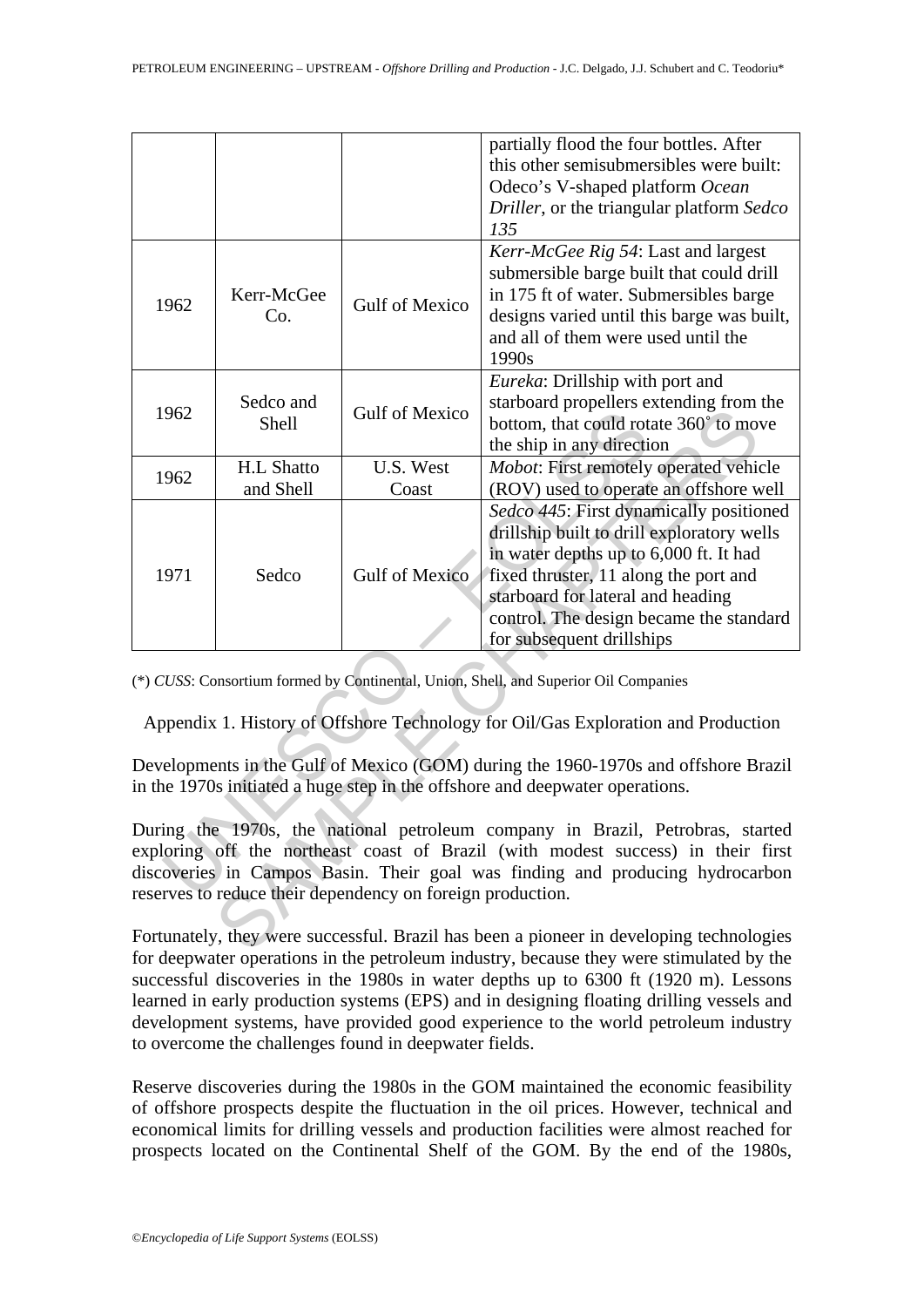unsuccessful exploration operations and volatile oil and gas prices were the reason to consider exploring prospects (plays) in foreign offshore fields in Asia, Africa, Australia, and South America. The answers to the uncertainty in the GOM were fields in deeper waters and 3-D seismic to increase the reliability of plays.

The North Sea has been one of the most prolific regions for the offshore petroleum industry. The activity began in the early 1960s after the first gas well was discovered in 1959 off the Netherlands. By the mid 1970s, oil was discovered in the U.K. sector, but it was not until 1975 when the first oil production came ashore.

The North Sea produces hydrocarbons from five sectors administered by the Netherlands, Germany, Denmark, Norway, and the U.K. The region is characterized for rough weather conditions especially during the drilling process. Although there are economical benefits and the region is politically stable, North Sea production has been declining since the late 1990s. However, enhanced recovery techniques are planned to shore up production rates and bolster reserves.

in comical benefits and the region is politically stable, North Sea provincial benefits and the region is politically stable. North Sea production rates and bolster reserves.<br>
Shore technology basically initiated in the co Offshore technology basically initiated in the coasts of the U.S., but after the 1970s the technology has been constantly evolving due to requirements of the oil and gas industry and the current situation in the host countries of all continents. Currently, offshore developments are spread all over the word: The Gulf of Mexico, Brazil, West Africa, Australia, and the North Sea.

The hydrocarbon industry has been able to discover, reach and exploit oil and gas reserves in offshore fields through the support of:

- Many service companies, some of them from the nautical industry
- Publicly traded Oil Companies, such as Shell, ExxonMobil, ChevronTexaco, BP, ConocoPhillips, Kerr-McGee
- National Oil Companies such as Brazil's Petrobras, Mexico's Pemex, Nigerian National Petroleum Corporation, Norway's StatoilHydro.

I benefits and the region is politically stable, North Sea production has lince the late 1990s. However, enhanced recovery techniques are planne oduction rates and bolster reserves.<br>
cchnology basically initiated in the co This work intends to show the current technologies, challenges, examples, and processes available for offshore exploration and production. During recent years more offshore fields in deepwater are being discovered and planned to be developed in the near future around the globe, in water of 10 000 ft (3050 m) and deeper. Therefore, many of the aspects described here will be applied, and many others will be created for the increasing oil and gas demand.

### **2. Offshore Development Systems**

During the offshore exploratory phase, exploratory wells are drilled and completed to prove the presence of economic reserves. The success of these wells implies acquiring the information needed to justify the production of the field, such as 3D-4D seismic, produced fluid analysis, open or cased hole logging, core samples, pore and fracture pressure profile, adjusted mud weight, formation analysis, etc. All this information reduces the risk of drilling and completing future wells in the development phase.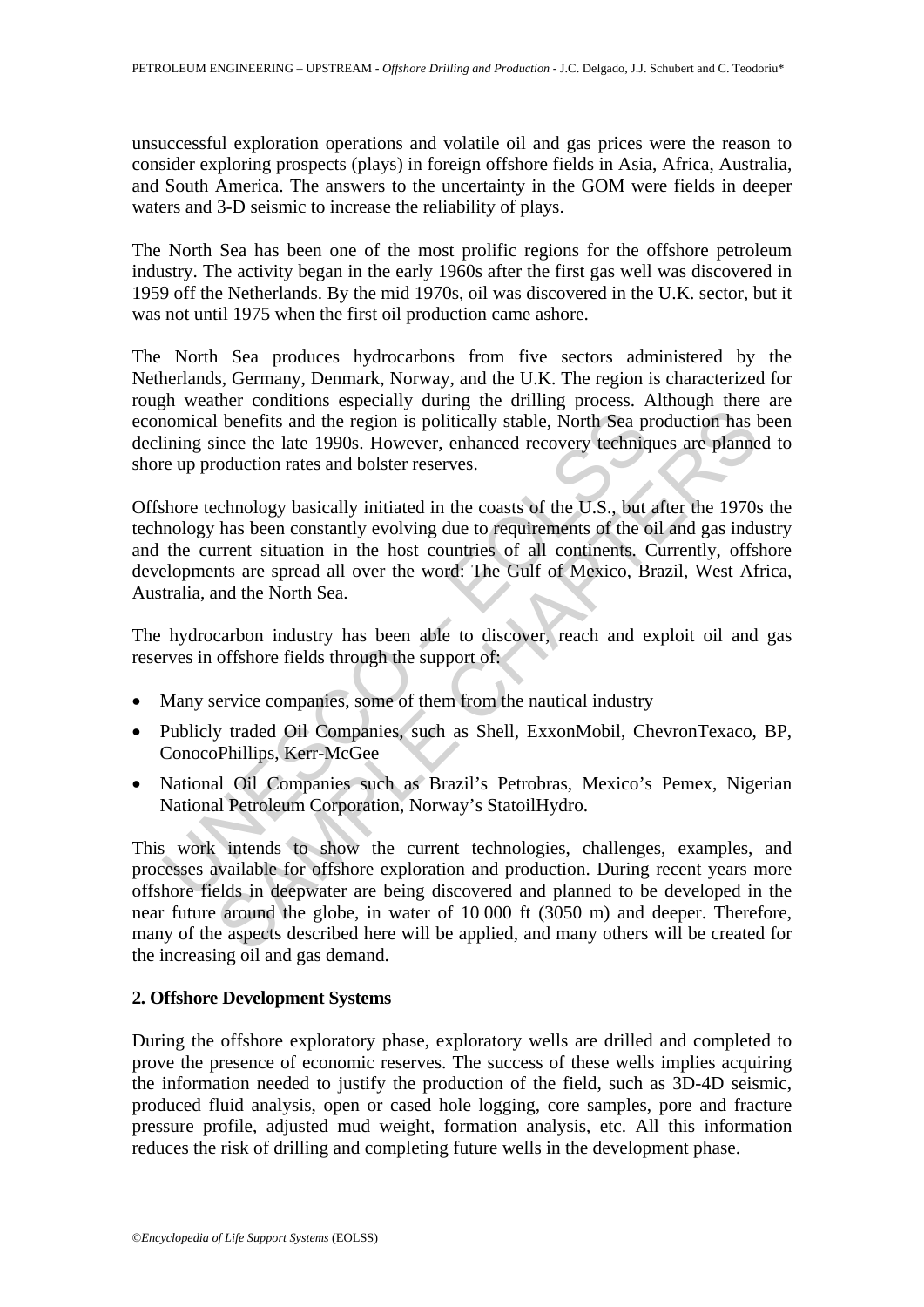After accomplished the phases described above, the multidisciplinary team responsible for the field has to make the decision on the best system for production and development. There are three categories for these systems: Fixed, Floating, and Subsea, see Figure 1.



### **2.1. Fixed Systems**

These are structures that sit on the seabed and are held in place by its own weight or by steel piles affixed to the structure. These systems include: fixed or conventional platforms, concrete or gravitational platforms, and compliant towers.

# **2.1.1. Fixed or Conventional Platforms**

These have been used for offshore drilling and production for many years and are the conventional solution for shallow waters up to 1500 ft (457 m). The platform consists of:

- Tubular steel jacket, which is the vertical section from the seabed to above the water line
- Deck atop the jacket, where drilling and production equipment is located
- Steel cylindrical piles that secure the structure to the seabed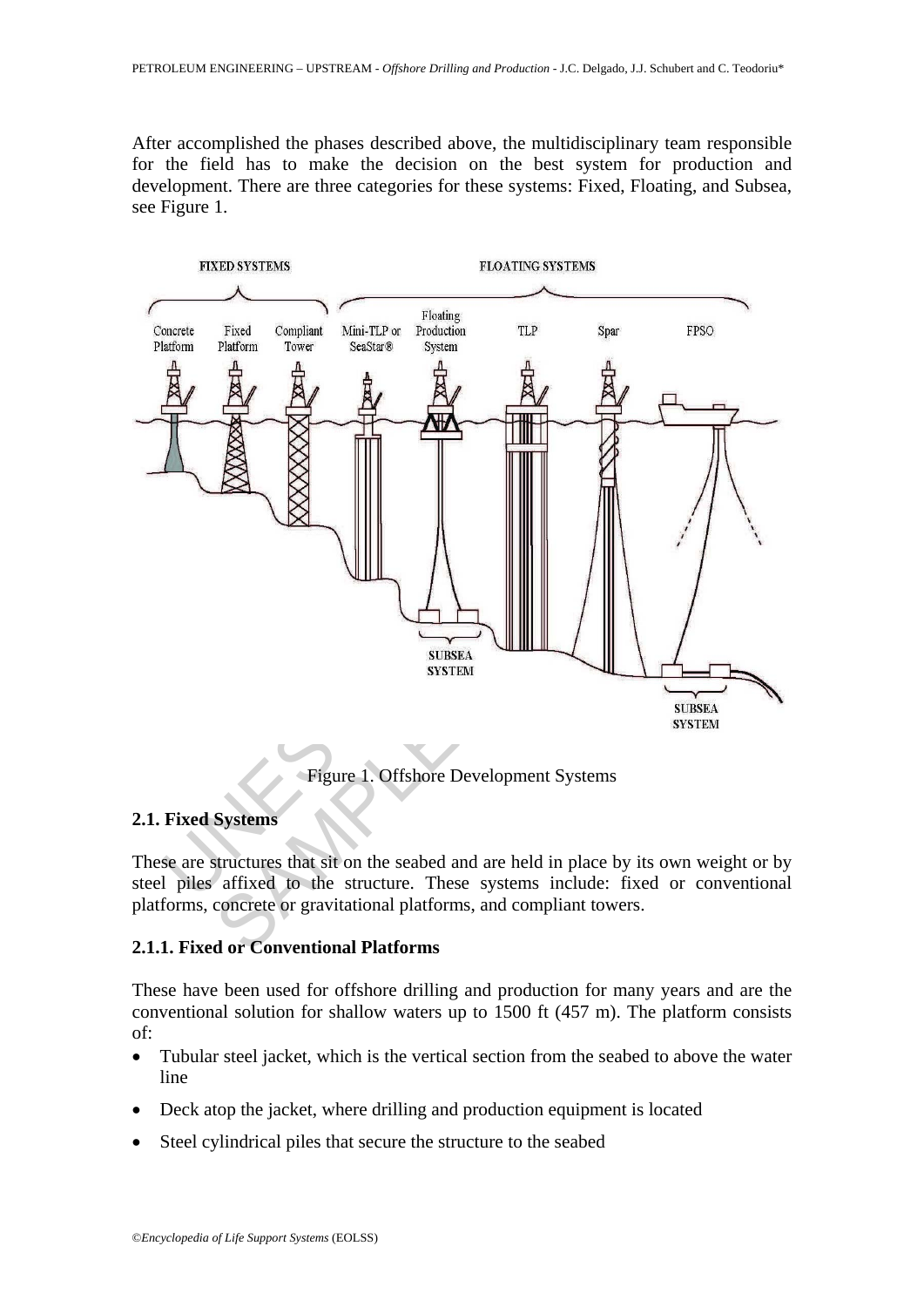• Risers that are steel pipes that communicate the well from the seabed to the deck for drilling, completion, and production operations.

Example: Shell's Bullwinkle platform set in 1353 ft (412 m) of water in the Green Canyon area of the GOM is the largest of this type. (Mayfield et al.)

### **2.1.2. Concrete or Gravitational Platforms**

These platforms are built from reinforced concrete, and as with the conventional platform, they are held in place by its own mass and sheer size. The maximum water depth for this type of structure is 1000 ft (305 m), and the seabed must withstand its heavy weight.

Example: StatoilHydro's Troll A platform in 994 ft (303 m) of water in the northern part of the North Sea.(www.statoil.com)

#### **2.1.3. Compliant Towers**

mple: StatoilHydro's Troll A platform in 994 ft (303 m) of wa<br>of the North Sea.(www.statoil.com)<br>3. **Compliant Towers**<br>ilar to conventional platforms, they are tubular steel jacketed are<br>forms that have the least footprint StatoilHydro's Troll A platform in 994 ft (303 m) of water in the nort<br>North Sea.(www.statoil.com)<br>pliant Towers<br>conventional platforms, they are tubular steel jacketed and bottom found<br>that have the least footprint of th Similar to conventional platforms, they are tubular steel jacketed and bottom founded platforms that have the least footprint of the fixed systems. These are designed with a considerable amount of mass and buoyancy in the upper sections, so it's slender in shape. The design allows movement up to 10 to 15 ft (3 to 4.5 m) off center of the seafloor contact point.

The technical and commercial limit for this type of structure is 3000 ft (914 m) of water depth, where the conventional and the gravitational platforms are unfeasible. On the other hand, compliant towers do not work in water shallower than 1500 ft (457) because they would be too stiff to handle the waves and currents.

Example: Chevron's Petronius compliant tower in 1754 ft (534 m) of depth in the Viosca Knoll area of the GOM. (www.mms.gov)



TO ACCESS ALL THE **30 PAGES** OF THIS CHAPTER, Vis[it: http://www.eolss.net/Eolss-sampleAllChapter.aspx](https://www.eolss.net/ebooklib/sc_cart.aspx?File=E6-193-20)

#### **Bibliography**

Blount, C.G., *et. al.* (2006). *Well-Intervention Challenges To Service Wells That "Can Be Drilled"*. Paper SPE 100172 presented at the Coiled Tubing and Well Intervention Conference and Exhibition. [The paper presents an overview of available well intervention technology, limitations, and case histories in Alaska]

Browning, G.M. and Moss, J.H. (2006). *An Operator's View of the Choices for Deepwater Intervention*. Paper IADC/SPE 99151 presented at the Drilling Conference. [The author provides the general aspect to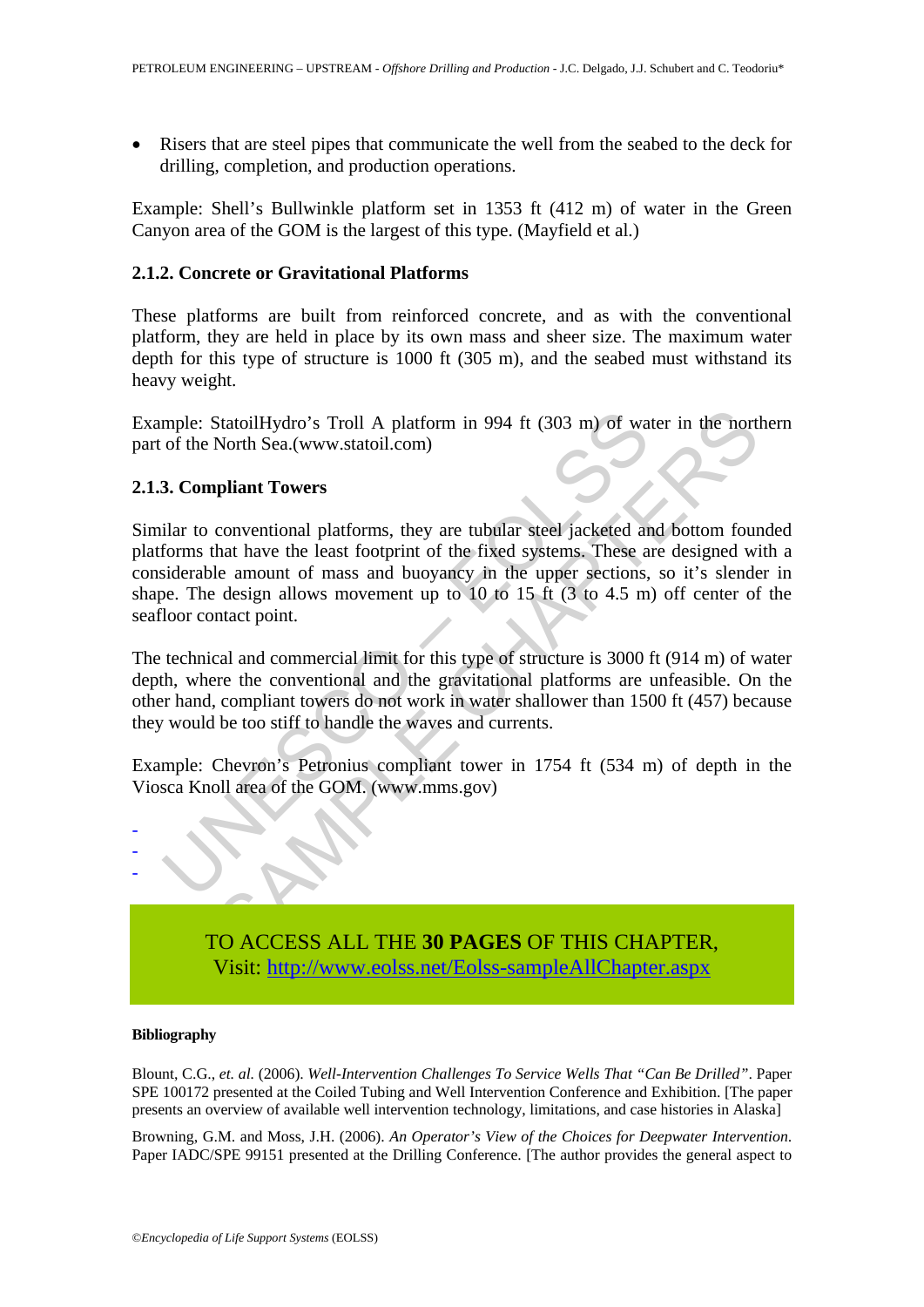develop a subsea intervention module system (SIM) for an oil company, taking their experience in some West Africa subsea wells]

Burman, J., Renfro, K., Conrad, M. (2005), *Marco Polo Deepwater TLP: Completion Implementation and Performance*, SPE Annual Technical Conference and Exhibition, 9-12 October 2005, Dallas, Texas. [This paper will focus on how the implementation challenges of completing seventeen zones in six deepwater dry-tree wells with a 1000 hp rig were met, and will highlight a number of concepts and technical firsts that can be applied to other deepwater development projects]

Day, S., Griffin,T., Martins, P. (1998) *Redevelopment and Management of the Magnus Field for Post-Plateau Production*, SPE paper 49130 presented at the 1998 SPE Annual Technical Conference and Exhibition, New Orleans, 27–30 September. [This paper describes the Magnus field problems over 12 years of productions and the measures taken to improve the post plateau performance of the field.]

Devegowda, D. and Scott, S.L. (2003). *An assessment of Subsea Production Systems.* Paper SPE 84045 presented at the Annual Technical Conference and Exhibition. [This work presents the susbsea production systems as a method to improve ultimate recovery and enhance economics in oil and gas fields]

Dick, A.J. (2005). *Deepwater Subsea Well Intervention – The Future Solution.* Paper SPE 93866 presented at the Asia Pacific Oil & Gas Conference and Exhibition. [The author describes an oil service company's point of view about developing a subsea intervention system and the general phases of the project]

, A.J. (2005). *Deepwater Subsea Well Intervention* – *The Future Soluticented* at the Asia Pacific Oil & Gas Conference and Exhibition. [The author doany's point of view about developing a subsea intervention system and 2005). *Deepwater Subsea Well Intervention* – *The Future Solution*. Paper SPE 9206). *Deepwater Subsea Well Intervention* – *The Future Solution*. Paper SPE 9 the Asia Pacific Oil & Gas Conference and Exhibition. [The au Foosil, B. and Sangesland, S. (2004). *Managed Pressure Drilling for Subsea Applications; Well Control Challenges in Deep Waters*. Paper SPE/IADC 91633 presented at the Underbalanced Technology Conference and Exhibition. [This paper presents a new drilling riser concept and drilling method to overcome current well control challenges handling a kick and deep formation gas flow in deepwater wells]

Jossang, S.N., *et. al.* (2008). *Present and Future Well Intervention on Subsea Wells*. Paper IADC/SPE 112661 presented at the Drilling Conference. [The paper discusses a light well intervention (LWI) service in general, the design of the system, challenges, and experience in the North Sea]

Koops, R., *et. al.* (2007). *Flow Assurance Challenges in Deepwater Gas Developments.* Paper SPE 109670 presented at the Asia Pacific Oil & Gas Conference and Exhibition. [This paper focuses on strategies for managing hydrates and wax deposition which are flow assurance issues in gas wells]

Koralev, K., *et. al.* (2003). *The Slug Suppresin System in Operation*. Paper SPE 84947 presented at the Offshore Europe. [An innovative system to minimize slugging effect during hydrocarbon production is developed and implemented, and an evaluation of the system is presented to show its advantages]

Leffler, W.L; Pattarozzi, R; Sterling, G. (2003). *Deepwater Petroleum Exploration & Production. A Nontechnical Guide*, 166 pp. Tulsa, OK, USA. PennWell. [This book shows in a nontechnical point of view the basic aspects of the oil and gas industry in offshore deepwater fields]

Mayfield, J.G., Arnold, P., Eekman, M.M, Wellink, J. (1989) *Installation of the Bullwinkle Platform*, Offshore Technology Conference, 1-4 May 1989, Houston, Texas. [This paper documented the installation of the Bullwinkle Platform and provides a record of the installation plans and the field execution of these plans]

McGennis, E. (2008). *Subsea Production Enhancement – Success and Failure Over Five Years*. Paper IADC/SPE 112161 presented at the Drilling Conference. [The paper details the production profiles of subsea wells for 13 case studies for the North Sea both before and after the intervention work, discusses the work done, and explains the factor that influenced bad/good results]

Peixoto, G.A., Ribeiro, G.A.S., Barros, P:R.A., Meira, M.A. and Barbarosa T.M., (2005), *VASPS Prototype in Marimba Field—Workover and Restart,* Paper SPE 95039 presented at the 2005 SPE Latin American and Caribbean Petroleum Engineering Conference, Rio de Janeiro, 20–23 June. [The paper presents the VASPS system and the field implementation of it, showing the second operational phase of the prototype after a successful rig intervention to change a damaged ESP]

Ratulowski, J., *et. al.* (2004). *Flow Assurance and Subsea Productivity: Closing the Loop with Connectivity and Measurements.* Paper SPE 90244 presented at the Annual Technical Conference and Exhibition. [Typical flow assurance design work flow is described and a new surveillance step is added to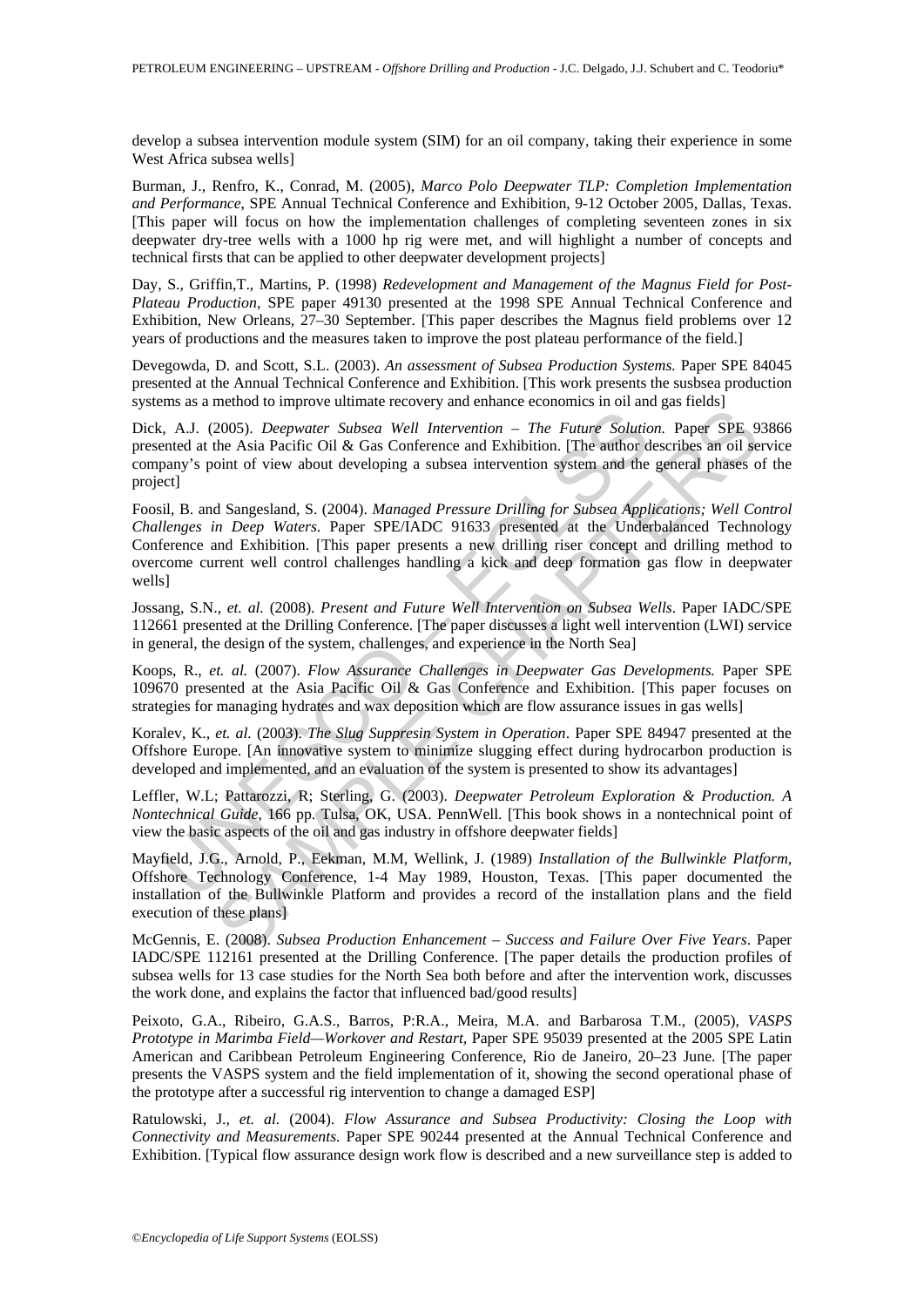optimize this work flow with new information for modeling and designing the flow assurance system]

Schubert, J.J. (2006). *Current Deepwater Oil and Gas Development Schemes*. College Station, TX, USA. [This is a report that summarizes the available offshore development systems with examples, production aspects, and well intervention]

Schubert, J.J; Juvkam-Wold, H.C.; and Choe, J. (2006). *Well-Control Procedures for Dual-Gradient Drilling as Compared to Conventional Riser Drilling*. Paper SPE 99029 peer approved. [This work reports on a comparison of the well-control aspects of the unconventional method Dual Gradient Drilling, DGD, to those of conventional riser drilling]

Shaughnessy, J., *et. al.* (1999). *Problems of Ultra-Deepwater Drilling*. Paper SPE/IADC 52782 presented at the Drilling Conference. [This paper presents problems encountered during drilling operations in water depth up to 6,000 ft in the Gulf of Mexico]

Shaughnessy, J., *et. al.* (2007). *More Ultradeepwater Drilling Problems*. Paper SPE/IADC 105792 presented at the Drilling Conference. [People from three oil companies united to describe more current ultradeepwater problems while drilling offshore in the Gulf of Mexico succeeding an analysis done in 1999]

Sheffield, R. (1980). *Floating Drilling: Equipment and Its Use*., 257 pp. Houston, TX, USA. Gulf Publishing Company. [This book details the aspects for offshore drilling using floating vessels, including the vessel motion and design, the mooring system, well control equipment

UNESCO – EOLSS er problems while drilling offshore in the Gulf of Mexico succeeding an analysis do<br>
(1980). *Floating Drilling: Equipment and Its Use.*, 257 pp. Houston, TX, USA.<br>
ompany. [This book details the aspects for offshore drill Stroder, S.M. and Wolfenberger, E.E. (1994) *Hydrocyclone Separation: A Preferred Means of Water Separation and Handling in Oilfield Production.* Paper SPE 27671 presented at the Permian Basin Oil and Gas Recovery Conference. [The hydrocyclone technology is tested for water separation for a high water cut electric submersible pump (ESP) well and is permanently installed due to success]

Valenchon, C.P., *et. al.* (2000). *Early production Systems (EPS) in Ultra Deep Water, a Way to Improve Reservoir Management and Field Economics*. Paper SPE 65167 presented at the European Petroleum Conference in Paris, Francia. [EPS is described as a solution for reservoir information gathering and cash flow income at the same time, including examples and a proposal for a deepwater oil field in West Africa]

Young, W.S. (2002) *Typhoon Development Project Overview*, Offshore Technology Conference, 6 May-9 May 2002, Houston, Texas. [Provide an overview of the Typhoon Development including background information, project objectives, organizational approach, the project management techniques utilized and results achieved.]

www.mms.gov, The NewsRoom, July 27, 2005

www.rigzone.com News, March 01, 2007.

www.statoil.com *Facts about the Troll area* 

www.offshore-technology.com/projects/genesis

#### **Biographical Sketches**

**Delgado, Johan** has more than 11 years of experience in the petroleum industry focused in the drilling engineering discipline. He worked in the national petroleum company in Venezuela for 5 years as a drilling engineer in the West Division, including operational and engineering processes. He joined Halliburton in 2004 as a drilling consultant, starting working as part of multidisciplinary teams for the Mexican Petroleum Company, PEMEX, on planning and executing new wells, sidetracks, and completions in the Cantarell Field. He participated in the implementation of the Real Time solution for several wells.

He was transferred to the USA in 2007 as an in-house resource within the Chevron's Gulf of Mexico (GOM) Business Unit in New Orleans and Lafayette, Louisiana, where he gave support on the drilling and completion engineering process using the Landmark drilling products and the integrated environment with G&G information. Since 2008, he has been supporting Devon Energy on the drilling and completion engineering process to the drilling engineering staff in Houston and Oklahoma City using the Landmark products. Also, he has been applying collaborative well planning (CWP) and Real Time Monitoring